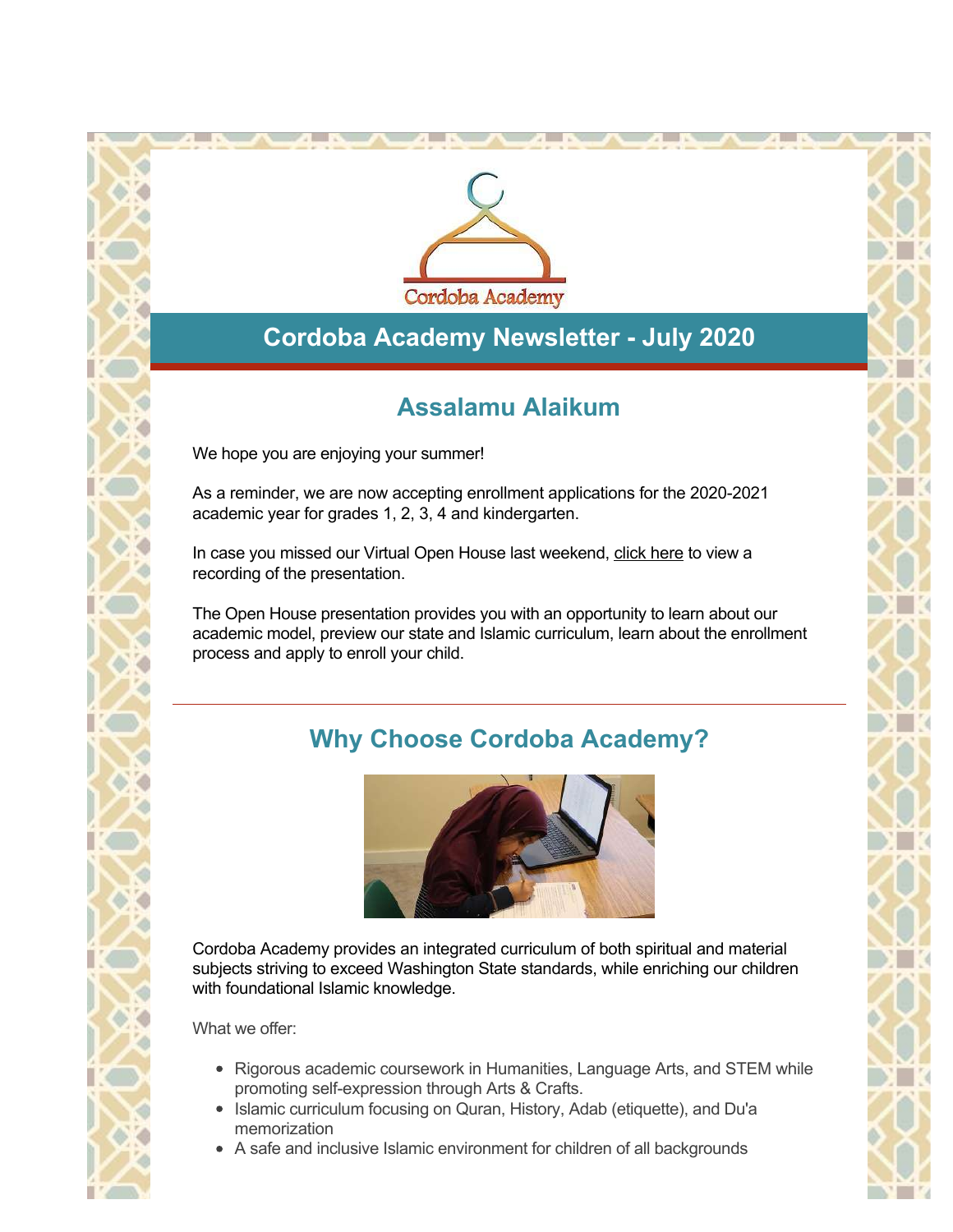#### **Upcoming Events**

- $\bullet$  July 10-31: Friday Virtual Halaqa by Mufti Saeed
- July 18: Virtual Story Time

## **Dates to Remember:**

- July 22: Dhul-Hijjah begins\*
- July 31: Eid-ul-Adha\* \*Based on local moonsighting





Our Kindergarten student, Alianna Mahmud, received an award from Columbia Virtual Academy for her patriotic artwork that she entered in the America Art Contest. Awesome job Alianna!



One of our 3rd grade students, Aminata Boyker, was recognized by WAVA's Academic Dean as Student of the Month for academic achievement and modeling character and citizenship. Keep up the good work Aminata, we're so proud of you!

**[Cordoba Academy](http://r20.rs6.net/tn.jsp?f=001mpSGq19K-nXFrgBvjLawdvcPf5oL6Et8R6AwyibKQ6_z2jlLkHzxlI4DcaZzSbefFfpjC10GH27l9OSisM-iyE1H0tTZ3oXQvUgIHKcpNp0__W8uHwuSEBj7cciF0lzroD-OPyq7dvjQRTDHN7b_nMMwMmJQmfx8&c=OMu9FuhlWCUqry15gjjWdjKre3htEnN5w988mRc7runI0IIAjCKSVg==&ch=Qkjc4SnI1XAqaj1NqLvXSCgGdrxHLdOf0u44EJOpUr_bXMKzj14ipg==)** P.O. Box 465 Mountlake Terrace, WA 98043 425-954-3687